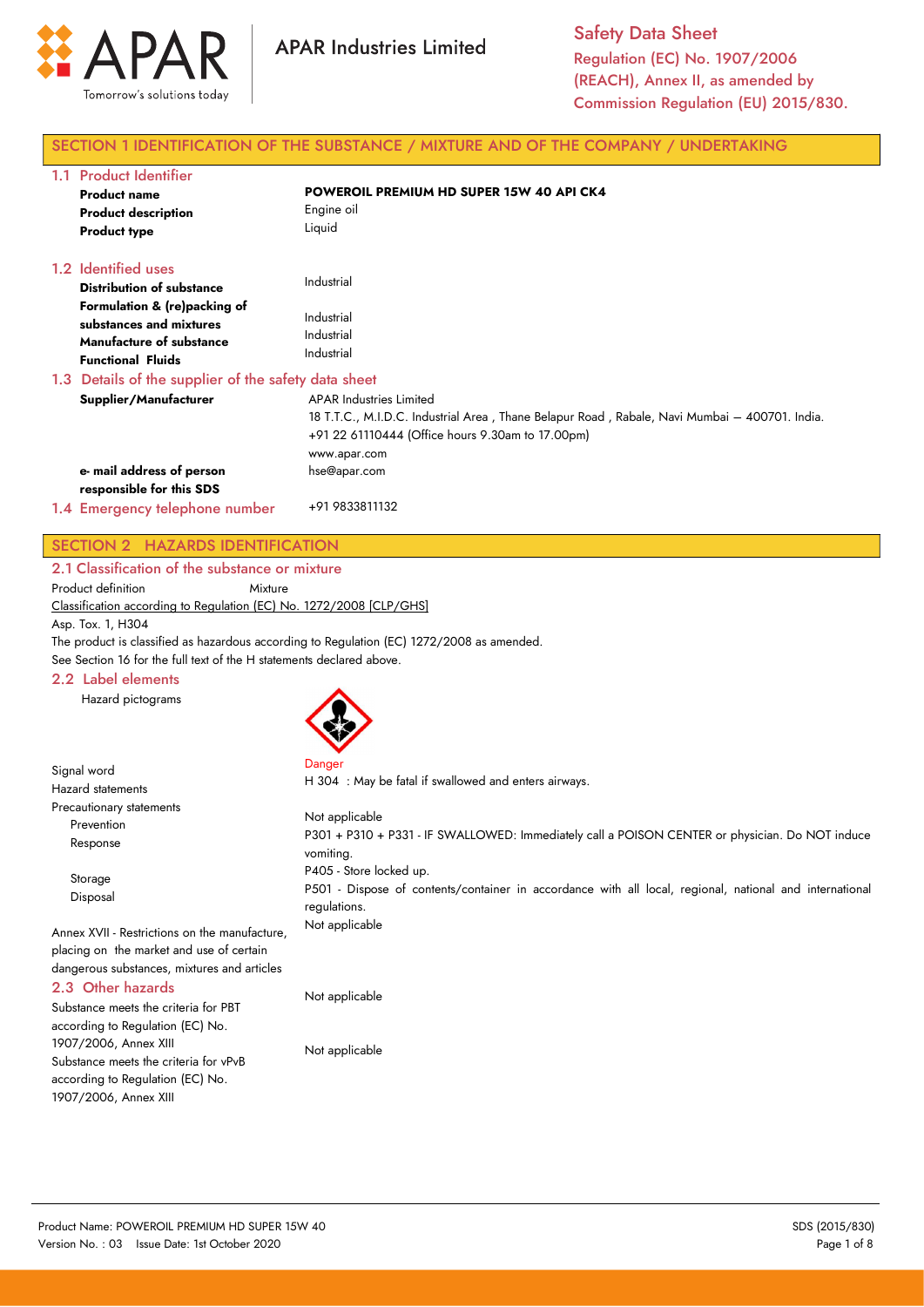

Safety Data Sheet Regulation (EC) No. 1907/2006 (REACH), Annex II, as amended by Commission Regulation (EU) 2015/830.

## SECTION 3 COMPOSTION/ INFORMATION ON INGREDIENTS

| 3.2 Mixtures                                                                                                                                               | <b>Mixture</b>                                                                      |           |                                                                                         |       |
|------------------------------------------------------------------------------------------------------------------------------------------------------------|-------------------------------------------------------------------------------------|-----------|-----------------------------------------------------------------------------------------|-------|
| <b>Product/Ingredient name</b>                                                                                                                             | <b>Identifiers</b>                                                                  | %         | <b>Classification</b><br><b>Regulation (EC) No. 1272/2008</b><br>[CLP]                  | Type  |
| Distillate (petroleum), hydro treated Heavy<br>Paraffinic                                                                                                  | CAS: 64742-54-7                                                                     | $80 - 90$ | Asp. Tox. 1, H304                                                                       | $[1]$ |
| Phosphorodithioic acid, mixed O,O-bis (2-<br>ethylhexyl and iso-Bu and iso-Pr) esters, zinc<br>salts<br>1phenol, (tetrapropenyl) derivatives<br>(Additive) | (CAS No) 85940-28-9 (EC<br>no) 298-577-9<br>(EC index no) N/D<br>CAS NO: 74499-35-7 | $1-2,4$   | Skin Irrit. 2, H315 Eye Dam.<br>1. H318<br>Skin Corrosion -1<br>Aquatic Chronic 2, H411 | $[1]$ |

There are no additional ingredients present which, within the current knowledge of the supplier and in the concentrations applicable, are classified as hazardous to health or the environment, are PBTs or vPvBs or have been assigned a workplace exposure limit and hence require reporting in this section. **Type** 

[1] Substance classified with a health or environmental hazard

[2] Substance with a workplace exposure limit

[3] Substance meets the criteria for PBT according to Regulation (EC) No. 1907/2006, Annex XIII

[4] Substance meets the criteria for vPvB according to Regulation (EC) No. 1907/2006, Annex XIII

[5] Substance of equivalent concern

## SECTION 4 FIRST AID MEASURES

4.1 Description of first aid measures

| Eye contact                | Rinse cautiously with water for several minutes. Remove contact lenses, if present and easy to do. Continue<br>rinsing. If irritation, blurred vision or swelling occurs and persists, obtain medical advice from a specialist.                                                                                                                                                                      |
|----------------------------|------------------------------------------------------------------------------------------------------------------------------------------------------------------------------------------------------------------------------------------------------------------------------------------------------------------------------------------------------------------------------------------------------|
| Inhalation                 | If breathing is difficult, remove victim to fresh air and keep at rest in a position comfortable for breathing. If<br>casualty is unconscious and: If not breathing, if breathing is irregular or if respiratory arrest occurs, provide<br>artificial respiration or oxygen by trained personnel. Get medical attention if adverse health effects persist<br>or are severe. Maintain an open airway. |
|                            | Wash with soap and water. Remove contaminated clothing and shoes. Handle with care and dispose of in a<br>safe manner. Seek medical attention if skin irritation, swelling or redness develops and persists.                                                                                                                                                                                         |
| Skin contact               | Accidental high pressure injection through the skin requires immediate medical attention. Do not wait for<br>symptoms to develop.                                                                                                                                                                                                                                                                    |
| Ingestion                  | Always assume that aspiration has occurred. Do not induce vomiting. Can enter lungs and cause damage. If<br>vomiting occurs, the head should be kept low so that vomit does not enter the lungs. Seek professional<br>medical attention or send the casualty to a hospital. Do not wait for symptoms to develop.                                                                                     |
|                            | Never give anything by mouth to an unconscious person. If unconscious, place in recovery position and get<br>medical attention immediately. Maintain an open airway. Loosen tight clothing such as a collar, tie, belt or<br>waistband.                                                                                                                                                              |
|                            | No action shall be taken involving any personal risk or without suitable training. It may be dangerous to the<br>person providing aid to give mouth-to-mouth resuscitation.                                                                                                                                                                                                                          |
| Protection of first-aiders | Before attempting to rescue casualties, isolate area from all potential sources of ignition including<br>disconnecting electrical supply. Ensure adequate ventilation and check that a safe, breathable atmosphere<br>is present before entry into confined spaces.                                                                                                                                  |

| 4.2 Most important symptoms and effects, both acute and delayed                                            |  |  |  |
|------------------------------------------------------------------------------------------------------------|--|--|--|
| Potential acute health effects                                                                             |  |  |  |
|                                                                                                            |  |  |  |
| Inhalation of oil mist or vapours at elevated temperatures may cause respiratory irritation.               |  |  |  |
|                                                                                                            |  |  |  |
|                                                                                                            |  |  |  |
| 4.3 Indication of any immediate medical attention and special treatment needed                             |  |  |  |
| Due to low viscosity there is a risk of aspiration if the product enters the lungs. Treat symptomatically. |  |  |  |
|                                                                                                            |  |  |  |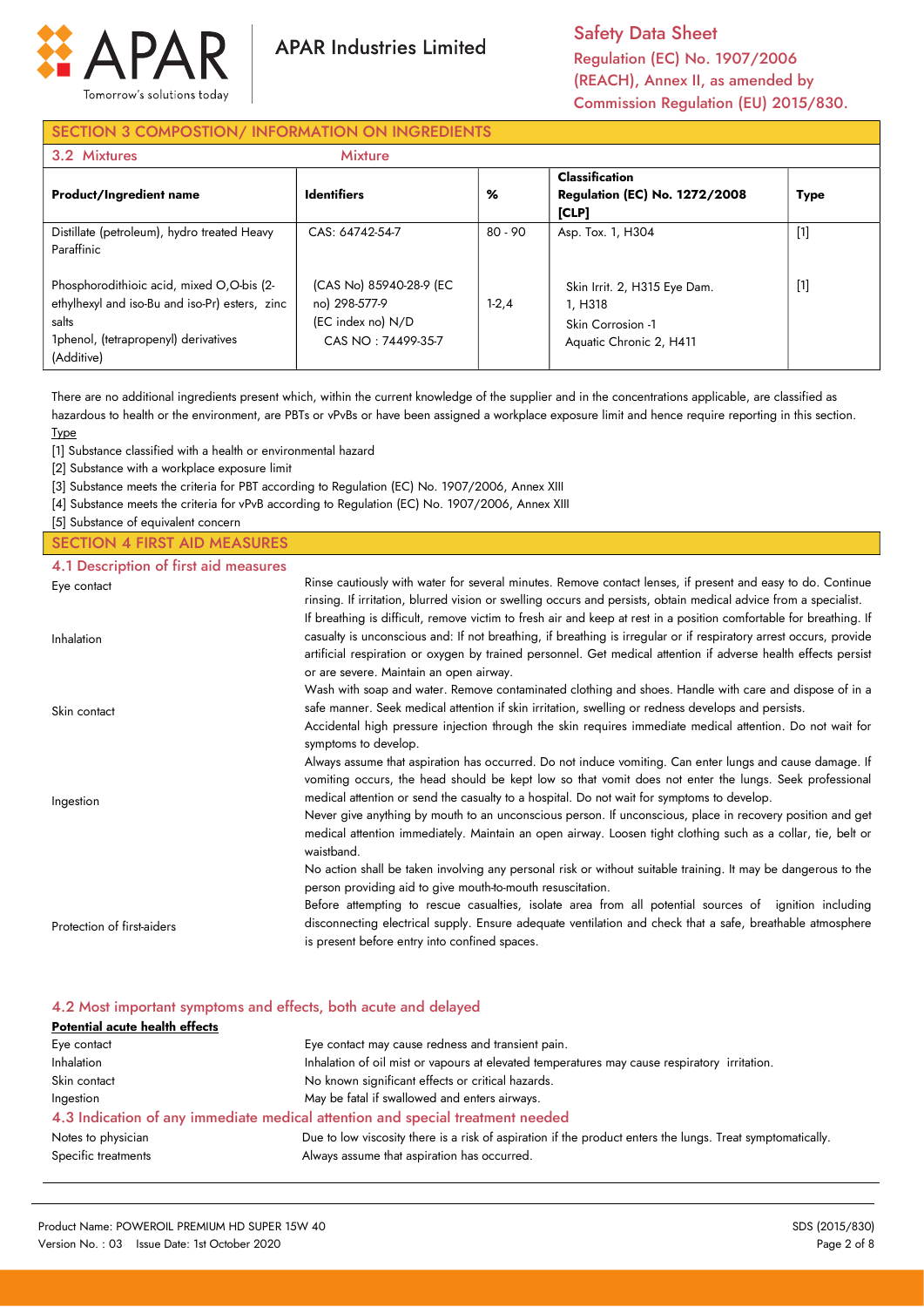

Safety Data Sheet Regulation (EC) No. 1907/2006 (REACH), Annex II, as amended by Commission Regulation (EU) 2015/830.

| <b>SECTION 5 FIRE FIGHTING MEASURES</b>                   |                                                                                                                                                                                                                          |  |
|-----------------------------------------------------------|--------------------------------------------------------------------------------------------------------------------------------------------------------------------------------------------------------------------------|--|
| 5.1 Extinguishing media                                   |                                                                                                                                                                                                                          |  |
| Suitable extinguishing media                              | Dry chemicals. Foam. Carbon dioxide (CO <sub>2</sub> ). Water spray or foam.                                                                                                                                             |  |
| Unsuitable extinguishing media                            | Do not use direct water jets on the burning product; they could cause splattering and spread the fire.                                                                                                                   |  |
|                                                           | Simultaneous use of foam and water on the same surface is to be avoided as water destroys the foam.                                                                                                                      |  |
| 5.2 Special hazards arising from the substance or mixture |                                                                                                                                                                                                                          |  |
| Hazards from the substance                                | In a fire or if heated, a pressure increase will occur and the container may burst.                                                                                                                                      |  |
| or mixture                                                | This substance will float and can be reignited on surface water.                                                                                                                                                         |  |
| Hazardous thermal                                         | Incomplete combustion is likely to give rise to a complex mixture of airborne solid and liquid particulates,                                                                                                             |  |
| decomposition products                                    | gases, including carbon monoxide, H2S, SOx (sulfur oxides) or sulfuric acid and unidentified organic and<br>inorganic compounds.                                                                                         |  |
| 5.3 Advice for firefighters                               |                                                                                                                                                                                                                          |  |
| Special precautions for firefighters                      | Promptly isolate the scene by removing all persons from the vicinity of the incident if there is a fire. No                                                                                                              |  |
|                                                           | action shall be taken involving any personal risk or without suitable training.                                                                                                                                          |  |
| Special protective equipment for fire-fighters            | Fire-fighters should wear appropriate protective equipment and self-contained breathing apparatus (SCBA)                                                                                                                 |  |
|                                                           | with a full face-piece operated in positive pressure mode. Clothing for fire-fighters (including helmets,                                                                                                                |  |
|                                                           | protective boots and gloves) conforming to European standard EN 469 will provide a basic level of                                                                                                                        |  |
|                                                           | protection for chemical incidents.                                                                                                                                                                                       |  |
| <b>SECTION 6 ACCIDENTAL RELEASE MEASURES</b>              |                                                                                                                                                                                                                          |  |
|                                                           | 6.1 Personal precautions, protective equipment and emergency procedures                                                                                                                                                  |  |
| For non-emergency personnel                               | Avoid breathing vapour or mist. Keep non-involved personnel away from the area of spillage. Alert                                                                                                                        |  |
|                                                           | emergency personnel. Except in case of small spillages, the feasibility of any actions should always be                                                                                                                  |  |
|                                                           | assessed and advised, if possible, by a trained, competent person in charge of managing the emergency.                                                                                                                   |  |
|                                                           | Stop leak if safe to do so. Avoid direct contact with the product. Stay upwind/keep distance from source. In                                                                                                             |  |
|                                                           | case of large spillages, alert occupants in downwind areas.<br>Eliminate all ignition sources if safe to do so. Spillages of limited amounts of product, especially in the                                               |  |
|                                                           | open air when vapours will be usually quickly dispersed , are dynamic situations, which will presumably limit                                                                                                            |  |
|                                                           | the exposure to dangerous concentrations.                                                                                                                                                                                |  |
|                                                           | Note : recommended measures are based on the most likely spillage scenarios for                                                                                                                                          |  |
|                                                           | this material; however, local conditions (wind, air temperature, wave/current                                                                                                                                            |  |
|                                                           | direction and speed) may significantly influence the choice of appropriate actions.                                                                                                                                      |  |
| For emergency responders                                  | For this reason, local experts should be consulted when necessary. Local regulations may also prescribe or                                                                                                               |  |
|                                                           | limit actions to be taken.                                                                                                                                                                                               |  |
|                                                           | Small spillages: normal antistatic working clothes are usually adequate.                                                                                                                                                 |  |
|                                                           | Large spillages: full body suit of chemically resistant and thermal resistant material should be used. Work                                                                                                              |  |
|                                                           | gloves providing adequate chemical resistance, specifically to aromatic hydrocarbons.                                                                                                                                    |  |
|                                                           | Note : gloves made of PVA are not water-resistant, and are not suitable for emergency use. Safety helmet,                                                                                                                |  |
|                                                           | antistatic non-skid safety shoes or boots. Goggles and /or face shield, if splashes or contact with eyes is                                                                                                              |  |
|                                                           | possible or anticipated.                                                                                                                                                                                                 |  |
|                                                           | Respiratory protection : A half or full-face respirator with filter(s) for organic vapours (and when applicable<br>for H2S) a Self Contained Breathing Apparatus (SCBA) can be used according to the extent of spill and |  |
|                                                           | predictable amount of exposure. If the situation cannot be completely assessed, or if an oxygen deficiency                                                                                                               |  |
|                                                           | is possible, only SCBA's should be used.                                                                                                                                                                                 |  |
|                                                           | Prevent product from entering sewers, rivers or other bodies of water. If necessary dike the product with                                                                                                                |  |
| <b>6.2 Environmental precautions</b>                      | dry earth, sand or similar non-combustible materials. In case of soil contamination, remove contaminated                                                                                                                 |  |
|                                                           | soil and treat in accordance with local regulations.                                                                                                                                                                     |  |
|                                                           | In case of small spillages in closed waters (i.e. ports), contain product with floating barriers or other                                                                                                                |  |
|                                                           | equipment. Collect spilled product by absorbing with specific floating absorbents.                                                                                                                                       |  |
|                                                           | If possible, large spillages in open waters should be contained with floating barriers or other mechanical                                                                                                               |  |
|                                                           | means. If this is not possible, control the spreading of the spillage, and collect the product by skimming or                                                                                                            |  |
|                                                           | other suitable mechanical means. The use of dispersants should be advised by an expert, and, if required,                                                                                                                |  |
|                                                           | approved by local authorities.                                                                                                                                                                                           |  |
|                                                           |                                                                                                                                                                                                                          |  |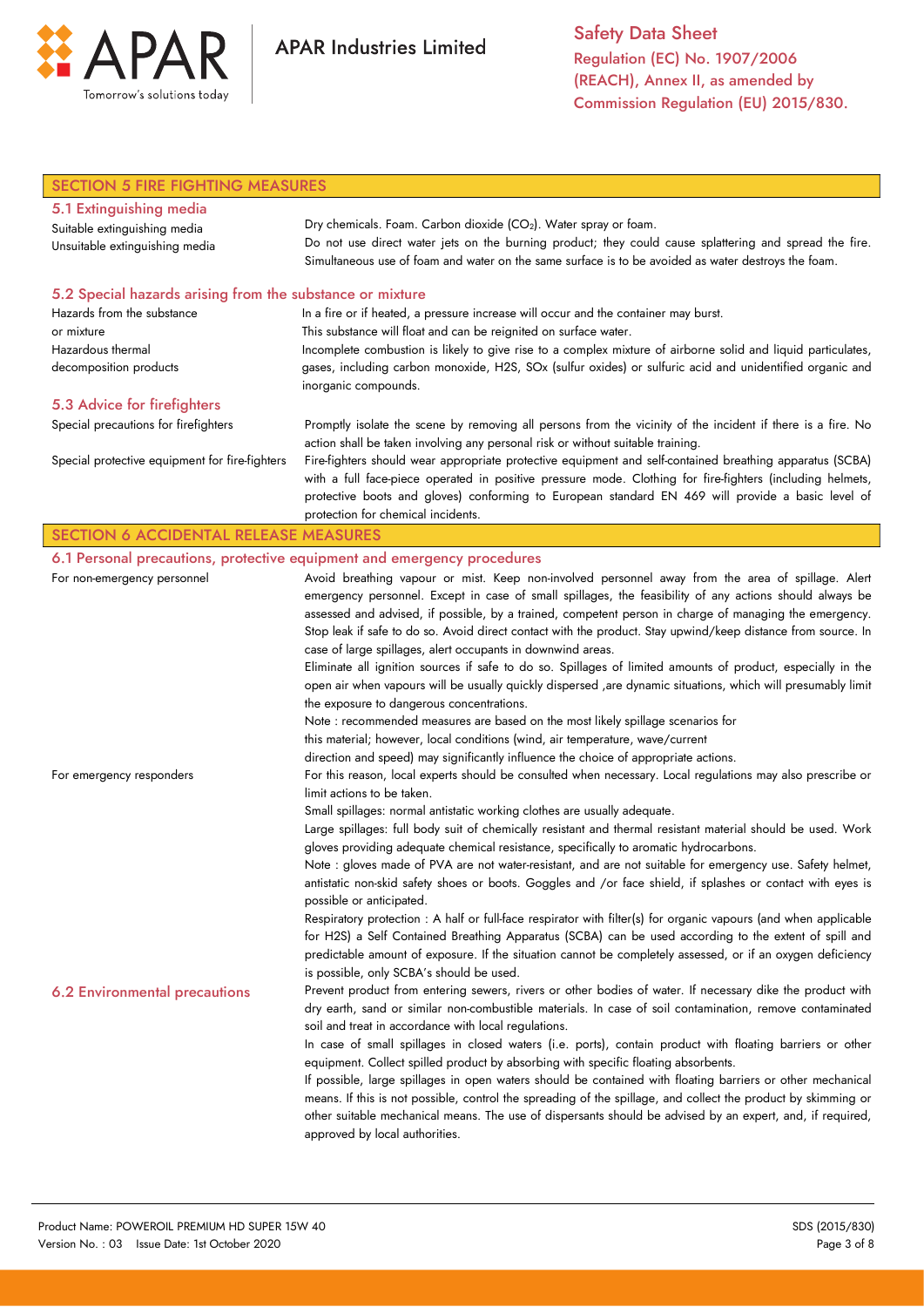

### 6.3 Methods and material for containment

| and cleaning up<br>Small spill<br>Large spill<br>6.4 Reference to other sections                                                                                                                                      |                                                  | Stop leak if without risk. Absorb spilled product with suitable non-combustible materials.<br>Large spillages may be cautiously covered with foam, if available, to limit vapour cloud formation. Do not<br>use water jet. When inside buildings or confined spaces, ensure adequate ventilation. Transfer collected<br>product and other contaminated materials to suitable containers for recovery or safe disposal.<br>See Section 1 for emergency contact information.<br>See Section 8 for information on appropriate personal protective equipment.<br>See Section 13 for additional waste treatment information.                                                                                                                                                                                                                                                                                                                                                                                                                                                                                                             |
|-----------------------------------------------------------------------------------------------------------------------------------------------------------------------------------------------------------------------|--------------------------------------------------|-------------------------------------------------------------------------------------------------------------------------------------------------------------------------------------------------------------------------------------------------------------------------------------------------------------------------------------------------------------------------------------------------------------------------------------------------------------------------------------------------------------------------------------------------------------------------------------------------------------------------------------------------------------------------------------------------------------------------------------------------------------------------------------------------------------------------------------------------------------------------------------------------------------------------------------------------------------------------------------------------------------------------------------------------------------------------------------------------------------------------------------|
| <b>SECTION 7 HANDLING AND STORAGE</b>                                                                                                                                                                                 |                                                  |                                                                                                                                                                                                                                                                                                                                                                                                                                                                                                                                                                                                                                                                                                                                                                                                                                                                                                                                                                                                                                                                                                                                     |
| 7.1 Advice on general occupational<br>hygiene Storage                                                                                                                                                                 |                                                  | Ensure that proper housekeeping measures are in place. Contaminated materials should not be allowed to<br>accumulate in the workplaces and should never be kept inside the pockets. Eating, drinking and smoking<br>should be prohibited in areas where this material is handled, stored and processed. Wash hands<br>thoroughly after handling. Change contaminated clothes at the end of working shift. See also Section 8 for<br>additional information on hygiene measures.                                                                                                                                                                                                                                                                                                                                                                                                                                                                                                                                                                                                                                                     |
| 7.2 Conditions for safe storage,<br>including any incompatibilities                                                                                                                                                   |                                                  | Storage area layout, tank design, equipment and operating procedures must comply with the relevant<br>regional, national or local legislation. Storage installations should be designed with adequate bunds in case<br>of leaks or spills. Cleaning, inspection and maintenance of internal structure of storage tanks must be done<br>only by properly equipped and qualified personnel as defined by national, local or company regulations.                                                                                                                                                                                                                                                                                                                                                                                                                                                                                                                                                                                                                                                                                      |
| <b>SECTION 7 HANDLING AND STORAGE</b>                                                                                                                                                                                 |                                                  |                                                                                                                                                                                                                                                                                                                                                                                                                                                                                                                                                                                                                                                                                                                                                                                                                                                                                                                                                                                                                                                                                                                                     |
| 7.2 Conditions for safe storage,<br>including any incompatibilities<br>7.3 Specific end use(s)<br><b>Recommendations</b><br>Industrial sector specific solutions<br>SECTION 8 EXPOSURE CONTROLS / PERSONAL PROTECTION | from sunlight.<br>Not available<br>Not available | Store separately from oxidising agents.<br>Recommended materials for containers, or container linings use mild steel, stainless steel. Not suitable :<br>Some synthetic materials may be unsuitable for containers or container linings depending on the material<br>specification and intended use. Compatibility should be checked with the manufacturer.<br>Keep only in the original container or in a suitable container for this kind of product. Keep container tightly<br>closed and sealed until ready for use. Do not store in unlabelled containers. Containers that have been<br>opened must be carefully resealed and kept upright to prevent leakage. Empty containers may contain<br>harmful, flammable/combustible or explosive residue or vapours. Do not cut, grind, drill, weld, reuse or<br>dispose of containers unless adequate precautions are taken against these hazards. Store locked up. Protect<br>The list of Identified Uses in Section 1 should be consulted for any available use-specific information provided in the Exposure Scenario(s).                                                        |
| 8.1 Control parameters                                                                                                                                                                                                |                                                  |                                                                                                                                                                                                                                                                                                                                                                                                                                                                                                                                                                                                                                                                                                                                                                                                                                                                                                                                                                                                                                                                                                                                     |
| Occupational exposure limits                                                                                                                                                                                          |                                                  |                                                                                                                                                                                                                                                                                                                                                                                                                                                                                                                                                                                                                                                                                                                                                                                                                                                                                                                                                                                                                                                                                                                                     |
| Product/Ingredient name<br>Distillate (petroleum), hydro treated Heavy                                                                                                                                                |                                                  | Exposure limits values<br>PEL 5 mg/m3 Mist.                                                                                                                                                                                                                                                                                                                                                                                                                                                                                                                                                                                                                                                                                                                                                                                                                                                                                                                                                                                                                                                                                         |
| Naphthenic                                                                                                                                                                                                            |                                                  |                                                                                                                                                                                                                                                                                                                                                                                                                                                                                                                                                                                                                                                                                                                                                                                                                                                                                                                                                                                                                                                                                                                                     |
| Recommended monitoring procedures<br><b>8.2 Exposure Control</b>                                                                                                                                                      |                                                  | If this product contains ingredients with exposure limits, personal, workplace atmosphere or biological<br>monitoring may be required to determine the effectiveness of the ventilation or other control measures<br>and/or the necessity to use respiratory protective equipment. Reference should be made to monitoring<br>standards, such as the following: European Standard EN 689 (Workplace atmospheres - Guidance for the<br>assessment of exposure by inhalation to chemical agents for comparison with limit values and measurement<br>strategy) European Standard EN 14042 (Workplace<br>atmospheres - Guide for the application and use of procedures for the assessment of exposure to chemical<br>and biological agents) European Standard EN 482 (Workplace atmospheres - General requirements for the<br>performance of procedures for the measurement of chemical agents) Reference to national guidance<br>documents for methods for the determination of hazardous substances will also be required.<br>Mechanical ventilation and local exhaust will reduce exposure via the air. Use oil resistant material in |
|                                                                                                                                                                                                                       |                                                  |                                                                                                                                                                                                                                                                                                                                                                                                                                                                                                                                                                                                                                                                                                                                                                                                                                                                                                                                                                                                                                                                                                                                     |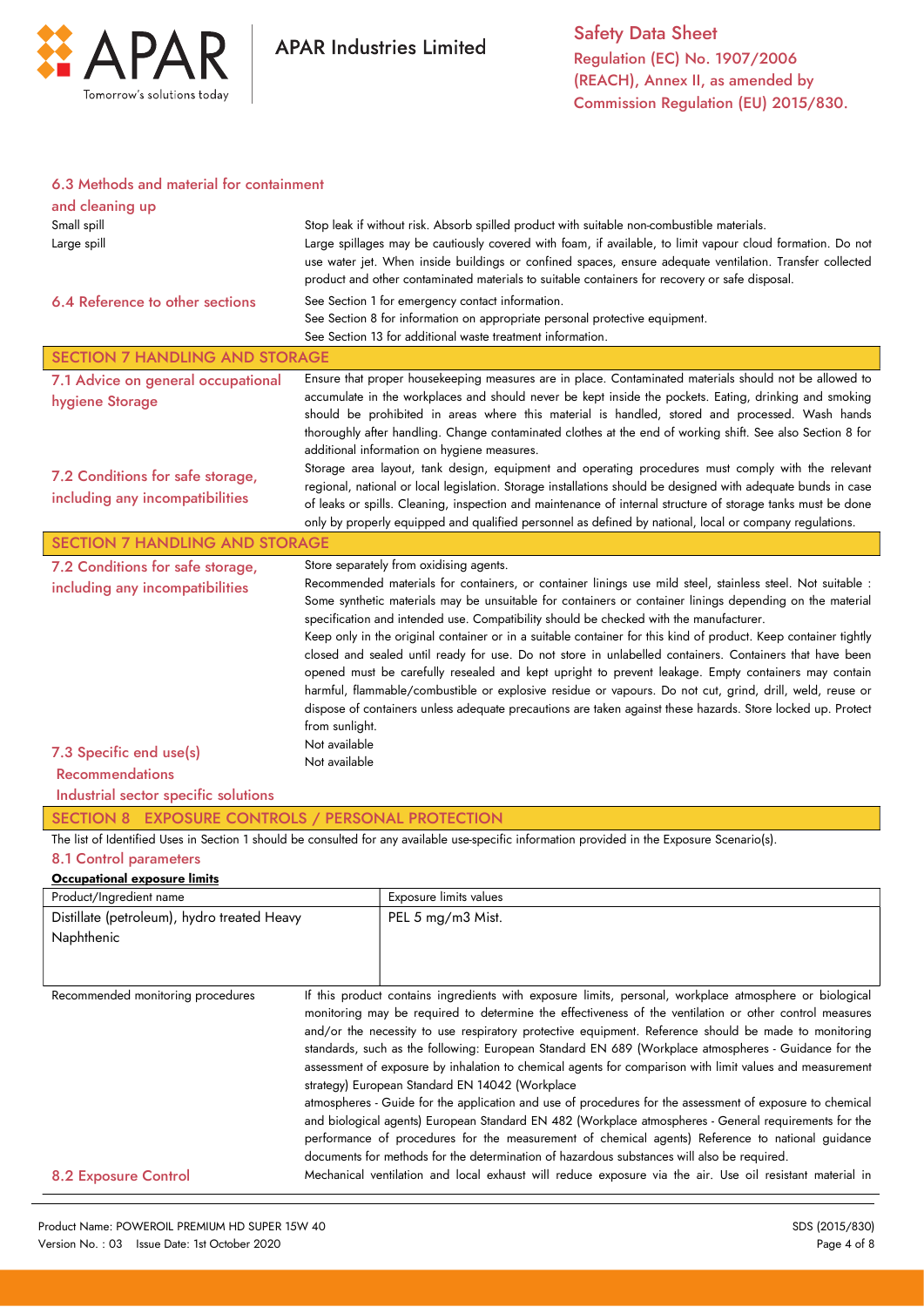

Safety Data Sheet Regulation (EC) No. 1907/2006 (REACH), Annex II, as amended by Commission Regulation (EU) 2015/830.

| <b>Appropriate engineering</b>             | construction of handling equipment. Store under recommended conditions and if heated, temperature                  |
|--------------------------------------------|--------------------------------------------------------------------------------------------------------------------|
| Controls                                   | control equipment should be used to avoid overheating.                                                             |
|                                            |                                                                                                                    |
| Individual protection measures             | Wash hands, forearms and face thoroughly after handling chemical products,                                         |
| Hygiene measures                           | before eating, smoking and using the lavatory and at the end of the working period. Ensure that eyewash            |
|                                            | stations and safety showers are close to the workstation location. Wash contaminated clothing before reuse.        |
| Eye/face protection                        | Recommended: Safety glasses with side shields.                                                                     |
| Skin protection                            |                                                                                                                    |
| Hand protection                            | 4 - 8 hours (breakthrough time): nitrile rubber                                                                    |
| Body protection                            | Wear protective clothing if there is a risk of skin contact. Change contaminated clothes at the end of             |
|                                            | working shift.                                                                                                     |
| Other skin protection                      | Appropriate footwear and any additional skin protection measures should be selected based on the task              |
|                                            | being performed and the risks involved and should be approved by a specialist before handling this                 |
|                                            | product.                                                                                                           |
| Respiratory protection                     | Respirator selection must be based on known or anticipated exposure levels, the hazards of the product and         |
|                                            | the safe working limits of the selected respirator. Use a properly fitted, particulate filter respirator complying |
|                                            | with an approved standard if a risk assessment indicates this is necessary.                                        |
|                                            | Emissions from ventilation or work process equipment should be checked to ensure they comply with the              |
| Environmental exposure controls            | requirements of environmental protection legislation. In some cases, fume scrubbers, filters or engineering        |
|                                            | modifications to the process equipment will be necessary to reduce emissions to acceptable levels.                 |
| SECTION 9 PHYSICAL AND CHEMICAL PROPERTIES |                                                                                                                    |
| Appearance                                 | Clear                                                                                                              |
| Physical state                             | Liquid                                                                                                             |
| Color                                      | Yellow to Brown                                                                                                    |
| Odor                                       | Motor oil odor                                                                                                     |
| Odour threshold                            | Not available                                                                                                      |
| рH                                         | Not applicable                                                                                                     |
| Melting point/Pour point                   | < - 24°C (ASTM D-97)                                                                                               |
| Flash point                                | > 200°C , COC (ASTM D 92)                                                                                          |
| Evaporation rate                           | Not available                                                                                                      |
| Flammability (solid, gas)                  | Not available                                                                                                      |
| Flammability limits in air,                | Not available                                                                                                      |
| lower, % by volume                         |                                                                                                                    |
| Flammability limits in air,                | Not available                                                                                                      |
| upper, % by volume                         |                                                                                                                    |
| Vapour pressure                            | $\leq$ 0,1 hPa (20 °C) (Mineral oil, ASTM D 5191) (CONCAWE, 2010                                                   |
| Density                                    | $0.890$ max at $15^{\circ}$ C                                                                                      |
| Solubility(ies)                            |                                                                                                                    |
| Solubility (water)                         | Insoluble in water                                                                                                 |
| Partition coefficient                      | Not available                                                                                                      |
| (n-octanol/water)                          |                                                                                                                    |
| Decomposition temperature                  | No Data                                                                                                            |
| Auto-ignition temperature                  | $>300^{\circ}$ C                                                                                                   |
| Viscosity, Kinematic at 100°C (212°F)      | 14.5 mm <sup>2</sup> /s (100 °C) (ASTM D445)                                                                       |
| Explosive properties                       | No Data                                                                                                            |
| Oxidising properties                       | No Data                                                                                                            |
| DMSO extractable compounds for base oil    | Not available                                                                                                      |
| substance(s) according to IP346            | $< 3\%$                                                                                                            |
| SECTION 10 STABILITY AND REACTIVITY        |                                                                                                                    |
| <b>10.1 Reactivity</b>                     | No specific test data related to reactivity available for this product or its ingredients.                         |
| <b>10.2 Chemical stability</b>             | Stable under normal conditions                                                                                     |
| 10.3 Possibility of hazardous              | Under normal conditions of storage and use, hazardous reactions will not occur.                                    |
| <b>Reactions</b>                           | Oxidising agent.                                                                                                   |
| 10.4 Conditions to avoid                   | Keep away from extreme heat and oxidizing agents.                                                                  |
|                                            | Incomplete combustion is likely to give rise to a complex mixture of airborne solid and liquid particulates,       |
| 10.5 Incompatible materials                | gases, including carbon monoxide, H2S, SOx (sulfur oxides) or sulfuric acid and unidentified organic and           |
| 10.6 Hazardous decomposition               | inorganic compounds.                                                                                               |
| products                                   |                                                                                                                    |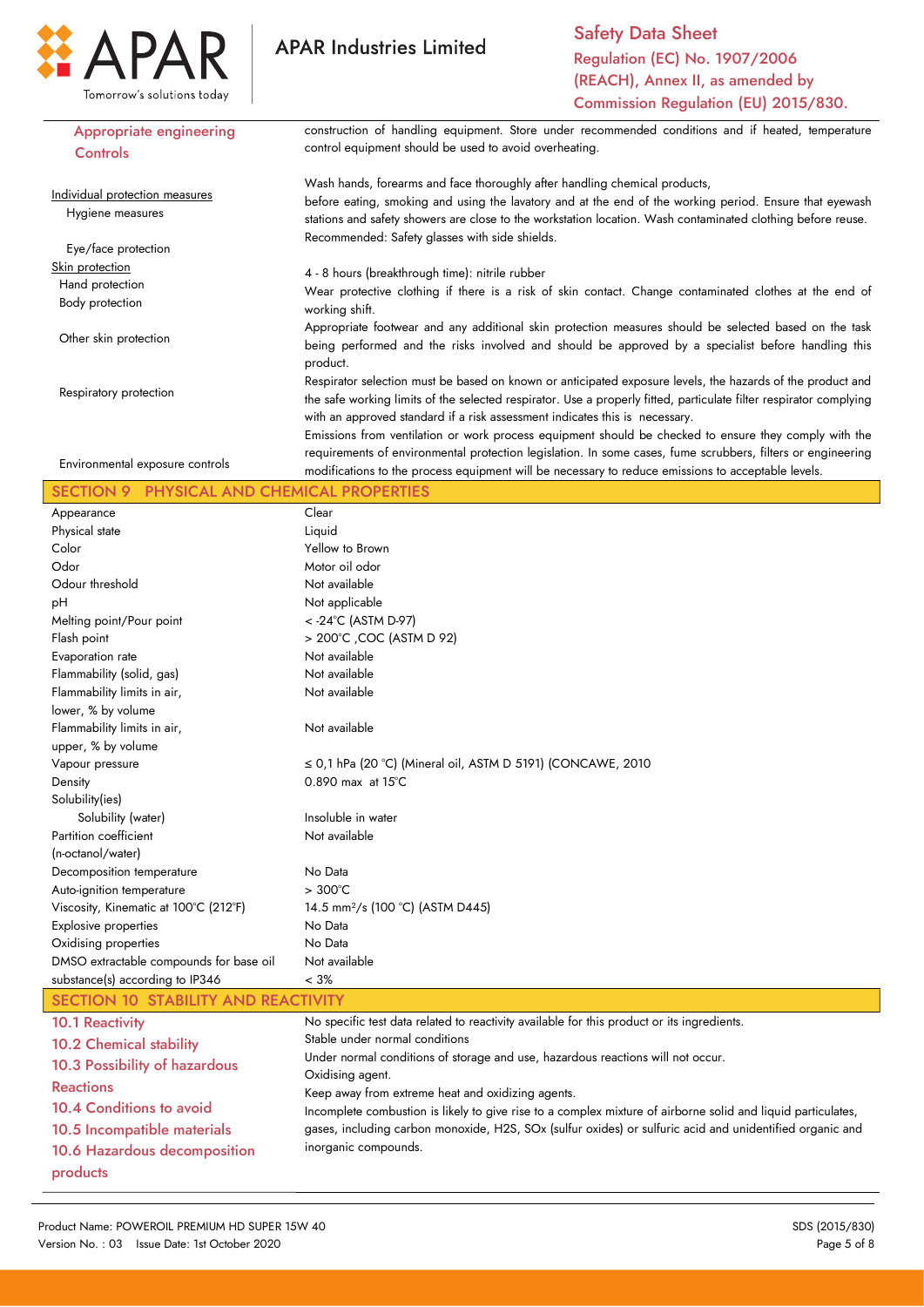

## SECTION 11 TOXICOLOGICAL INFORMATION

## 11.1 Information on toxicological effects

| Acute toxicity |  |
|----------------|--|
|                |  |

| Product/ingredient name                        | Result                                                                                                | Species | Dose               | Exposure |
|------------------------------------------------|-------------------------------------------------------------------------------------------------------|---------|--------------------|----------|
| Distillate (petroleum), hydrotreated heavy     | LC50 Inhalation Dusts and mists                                                                       | Rat     | $>5.53$ mg/l       | 4 hours  |
| paraffinic                                     | LD50 Dermal                                                                                           | Rabbit  | >5000 mg/kg        |          |
|                                                | LD50 Oral                                                                                             | Rat     | >5000 mg/kg        |          |
| Phosphorodithioic acid, mixed O,O-bis(2-       | LC 50 Inhalation                                                                                      | Rat     | $2.3 \text{ mg/l}$ | 4 hours  |
| ethylhexyl and iso-Bu and iso-Pr) esters, zinc | LD 50 Dermal                                                                                          | Rabbit  | 20000 mg/kg        |          |
| salts                                          | LD 50 Oral                                                                                            | Rat     | 2080 mg/kg         | 96 hours |
| 1phenol, (tetrapropenyl) derivatives           | LD 50 Dermal                                                                                          | Rabbit  |                    |          |
| Irritation/Corrosion                           |                                                                                                       |         |                    |          |
| Skin                                           | No known significant effects or critical hazards.                                                     |         |                    |          |
| Eye                                            | No known significant effects or critical hazards.                                                     |         |                    |          |
| Respiratory                                    | No known significant effects or critical hazards.                                                     |         |                    |          |
| Sensitisation                                  |                                                                                                       |         |                    |          |
| Skin                                           | No known significant effects or critical hazards.                                                     |         |                    |          |
| Respiratory                                    | No known significant effects or critical hazards.                                                     |         |                    |          |
| Mutagenicity                                   | No data available to indicate product or any components present at greater than 0.1% are mutagenic or |         |                    |          |
|                                                | genotoxic.                                                                                            |         |                    |          |

### SECTION 11 TOXICOLOGICAL INFORMATION

| Carcinogenicity                          | The base oil(s) in this product is based on an severely hydrotreated distillate. The product should not be |  |  |
|------------------------------------------|------------------------------------------------------------------------------------------------------------|--|--|
|                                          | regarded as a carcinogen.                                                                                  |  |  |
| Reproductive toxicity                    | Contains no ingredient listed as toxic to reproduction.                                                    |  |  |
| Specific target organ toxicity           | Not classified                                                                                             |  |  |
| - single exposure                        |                                                                                                            |  |  |
| Specific target organ toxicity           | Not classified                                                                                             |  |  |
| - repeated exposure                      |                                                                                                            |  |  |
| Aspiration hazard                        | Aspiration hazard - Category 1                                                                             |  |  |
| Information on likely routes of exposure | Not available.                                                                                             |  |  |
| Potential acute health effects           |                                                                                                            |  |  |
| Eye contact                              | Eye contact may cause redness and transient pain.                                                          |  |  |
| Inhalation                               | Inhalation of oil mist or vapours at elevated temperatures may cause respiratory irritation.               |  |  |
| Skin contact                             | No known significant effects or critical hazards.                                                          |  |  |
| Ingestion                                | May be fatal if swallowed and enters airways.                                                              |  |  |
| Potential chronic health effects         |                                                                                                            |  |  |
| General                                  | No known significant effects or critical hazards.                                                          |  |  |
| Carcinogenicity                          | The base oil(s) in this product is based on an severely hydrotreated distillate. The product should not be |  |  |
|                                          | regarded as a carcinogen.                                                                                  |  |  |
| Mutagenicity                             | No known significant effects or critical hazards.                                                          |  |  |
| Teratogenicity                           | No known significant effects or critical hazards.                                                          |  |  |
| Product/ingredient name                  | No known significant effects or critical hazards.                                                          |  |  |
| Fertility effects                        | No known significant effects or critical hazards.                                                          |  |  |
| Other information                        | Not available.                                                                                             |  |  |
| Specific hazard                          |                                                                                                            |  |  |
| <b>SECTION 12 ECOLOGICAL INFORMATION</b> |                                                                                                            |  |  |
| 12.1 Toxicity                            | Not expected to be harmful to aquatic organisms.                                                           |  |  |
| 12.2 Persistence and degradability       | Not inherently biodegradable.                                                                              |  |  |

| 12.2 Persistence and degradability | Not inherently biodegradable.                                                                      |
|------------------------------------|----------------------------------------------------------------------------------------------------|
| 12.3 Bioaccumulative potential     | Bioaccumulation is unlikely to be significant because of the low water solubility of this product. |
| 12.4 Mobility in soil              | Not considered mobile.                                                                             |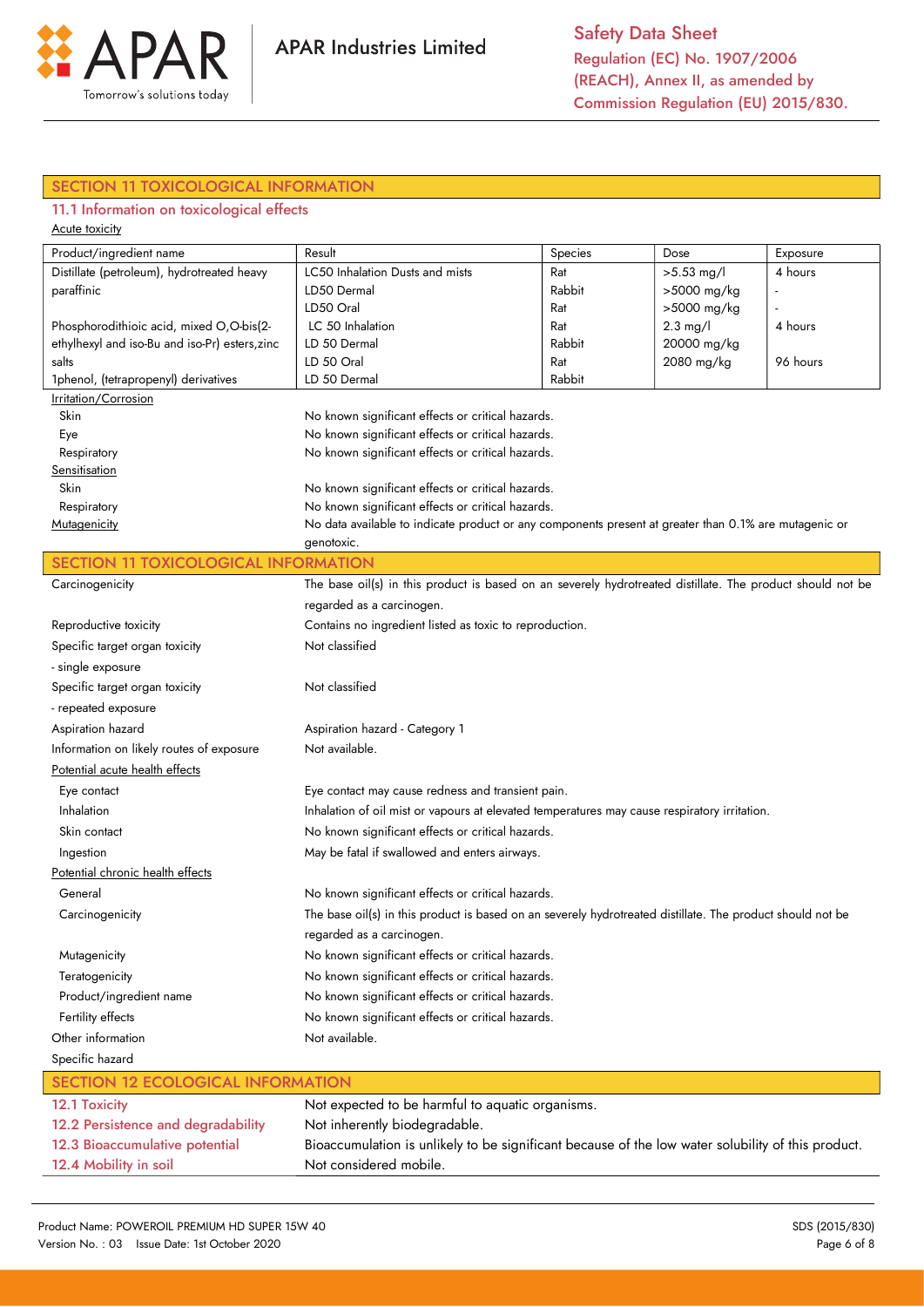

Safety Data Sheet Regulation (EC) No. 1907/2006 (REACH), Annex II, as amended by Commission Regulation (EU) 2015/830.

12.5 Results of PBT & vPvB **Assessment** 12.6 Other adverse effects

Not applicable.

Insoluble in water. Spills may form a film on water surfaces causing physical damage to organisms. Oxygen transfer could also be impaired.

### SECTION 13 DISPOSAL CONSIDERATIONS

The information in this section contains generic advice and guidance. The list of Identified Uses in Section 1 should be

consulted for any available use-specific information provided in the Exposure Scenario(s).

### 13.1 Waste treatment methods

Methods of disposal

Product

Where possible (e.g. in the absence of relevant contamination), recycling of used substance is feasible and recommended. This substance can be burned or incinerated, subject to national/local authorizations, relevant contamination limits, safety regulations and air quality legislation. Contaminated or waste substance (not directly recyclable): Disposal can be carried out directly, or by delivery to qualified waste handlers. National legislation may identify a specific organization, and/or prescribe composition limits and methods for recovery or disposal. Yes

## Hazardous waste

## SECTION 13 DISPOSAL CONSIDERATIONS

|  | European waste catalogue (EWC) |  |
|--|--------------------------------|--|
|  |                                |  |

| Wash<br>code | designation :                                                                                  |
|--------------|------------------------------------------------------------------------------------------------|
| 13 03 07*    | ' insulating and<br>l non-chlorinated<br>' fransmission<br>mineral-L<br>-based<br>oils<br>heat |
| $\sim$       |                                                                                                |

#### Packaging

 Methods of disposal The generation of waste should be avoided or minimised wherever possible. Waste packaging should be recycled. Incineration or landfill should only be considered when recycling is not feasible.

### SECTION 14 TRANSPORT INFORMATION

### International transport regulations

|                                      | <b>ADR/RID</b>           | <b>ADN</b>               | IMO/IMDG<br><b>Classification</b> | <b>ICAO/IATA</b><br><b>Classification</b> |
|--------------------------------------|--------------------------|--------------------------|-----------------------------------|-------------------------------------------|
| 14.1 UN number                       | Not regulated.           | Not regulated.           | Not regulated.                    | Not regulated.                            |
| 14.2 UN proper<br>shipping name      | $\overline{\phantom{a}}$ | $\overline{\phantom{a}}$ |                                   | $\overline{\phantom{a}}$                  |
| 14.3 Transport hazard<br>class(es)   | $\overline{a}$           |                          |                                   | $\overline{\phantom{a}}$                  |
| 14.4 Packing group                   | $\overline{\phantom{a}}$ | $\overline{\phantom{a}}$ |                                   |                                           |
| <b>14.5 Environmental</b><br>hazards | No.                      | <b>No</b>                | No.                               | No.                                       |
| <b>Additional information</b>        |                          | $\overline{\phantom{a}}$ |                                   | $\overline{\phantom{a}}$                  |

14.6 Special precautions for User Transport within user's premises: always transport in closed containers that are upright and secure. Ensure that persons transporting the product know what to do in the event of an accident or spillage.

14.7 Transport in bulk

according to Annex I of MARPOL 73/78 and the IBC Code Oils

| <b>SECTION 15 REGULATORY INFORMATION</b> |  |
|------------------------------------------|--|
|                                          |  |

|  |  | 15.1 Safety, health and environmental regulations/legislation specific for the substance or mixture |  |  |  |  |
|--|--|-----------------------------------------------------------------------------------------------------|--|--|--|--|
|  |  | $E11$ Begulation $(EC)$ No. 1007/2006 (DEACH)                                                       |  |  |  |  |

#### EU Regulation (EC) No. 1907/2006 (REACH) Annex XIV - List of substances subject to authorization

 Annex XIV Substances of very high concern Annex XVII - Restrictions on the manufacture, placing on the market and use of certain dangerous substances, None of the components are listed. None of the components are listed. Not applicable.

Product Name: POWEROIL PREMIUM HD SUPER 15W 40 SDS (2015/830) Version No.: 03 Issue Date: 1st October 2020